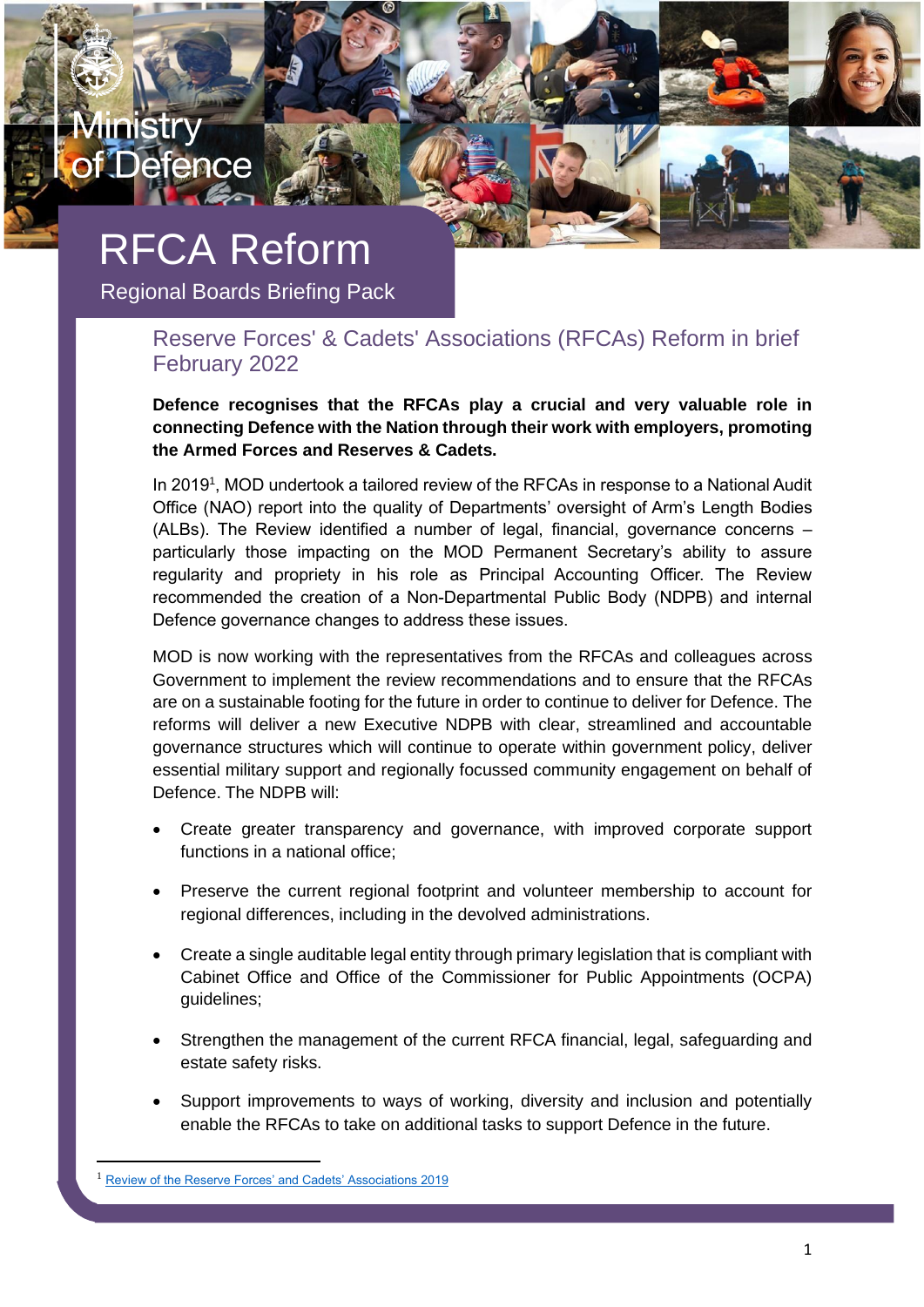

## Implementation

## RFCA Reform: The detail

A team has been established within the Reserves Forces & Cadets area of the MOD's Head Office to implement the recommendations from the Sullivan Review 2019 as part of a programme focusing on RFCA Reform. The team is working closely with the CRFCA Strategy Subgroup and other stakeholders within Defence and across Government to deliver the key programme outcomes including establishing the new NDPB.

## Who will be affected?

It is intended that all CRFCA and RFCA staff will be transferred to the new NDPB when it is established. It is not intended that any jobs will be lost as a direct consequence of the transition to the NDPB. There will be additional posts recruited and small changes in portfolios at the more senior levels of the organisation. However, the vast majority of salaried roles will not be affected by the transition to the NDPB, and functional delivery will remain the responsibility of the regional offices who are best placed to deliver Defence outputs taking account of regional variance and circumstance.

Recruitment of new key executive personnel to the CRFCA is underway currently and these posts will help to strengthen the organisation's corporate functions (such as HR and Finance) and will provide greater access to coherent and coordinated expert advice for those staff working in the regions.

## Effect on staff terms and conditions

It is our intention that staff will be transferred to the new organisation on existing terms and conditions.

## When will it happen?

Primary legislation is required to amend the current Reserves Forces Act 1996 (which underpins the RFCAs) and to introduce new legislation to establish a new NDPB. Despite best efforts, the MOD was unfortunately unable to secure a slot to stand up the new NDPB in the third session of Parliament (which runs from spring this year to spring 2023) due to various competing parliamentary priorities across Government. The Department will now aim to secure a slot in the fourth parliamentary session, starting in spring 2023, which would enable the NDPB to be formally stood up in legislation in 2024. While this this seems like it may be a long way off, there is still plenty that the RFCA Reform team will be working on with the CRFCA in the meantime to progress the 2019 Review Recommendations to ensure a smooth transition to the new NDPB status.

## What will be the extent of the changes?

Defence will work with the RFCAs to develop an appropriate operating model for the new organisation and to help to set the conditions for the NDPB to succeed, however, once established, it will be for the NDPB Board to determine how best to deliver against key Defence priorities on behalf of Government.

## Want more information?

Please talk to your regional Chief Executive in the first instance if you have any questions about the Reform Programme. The RFCA Reform team will also be engaging with Regional Senior Leadership Teams to understand any further questions that need to be addressed.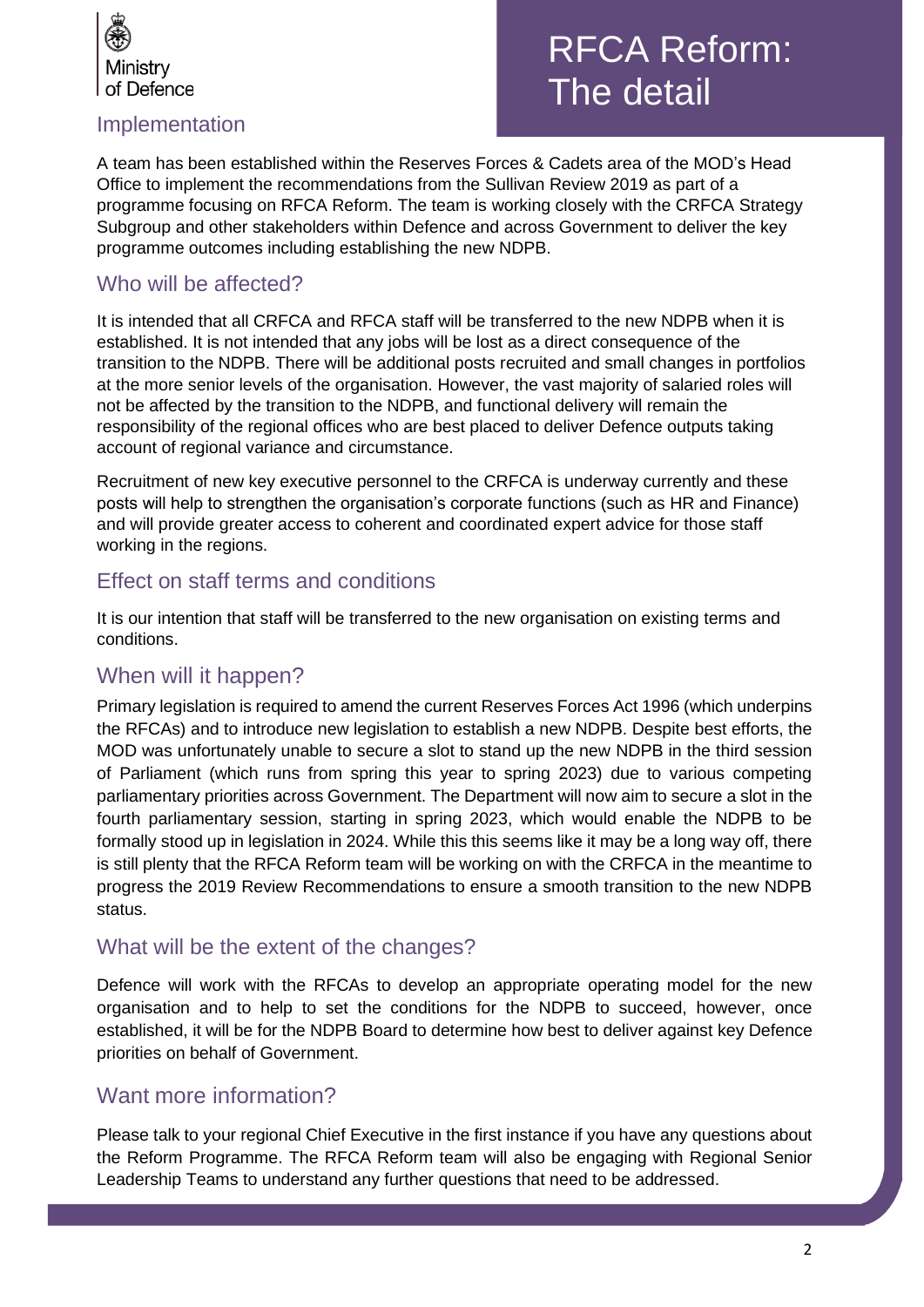

## RFCA Reform: FAQs

## Establishing the NDPB

#### **What is a Non-Departmental Public Body?**

A non-departmental public body is a classification applied by the Cabinet Office, Treasury, the Scottish Government and the Northern Ireland Executive to public sector organisations that have a role in the process of national government but are not part of a government department. They assist government departments in making decisions on policy and practice, especially in areas where specialist knowledge might be needed. Ministers are ultimately responsible to Parliament for the effectiveness of the NDPB's decisions.

#### **Why is this change needed?**

Classification of the 13 RFCAs and their Council into a single NDPB is required by Government policy. Cabinet Office and HMT guidance is to reduce the number of public bodies where possible, and to ensure those that remain are appropriately classified. Establishing the RFCA NDPB will enable the key legal and financial risks associated with the existing RFCA arrangements to be addressed at the national level, and key health & safety risks to be better understood and managed at the regional level.

#### **Will there be any changes to the geographical laydown of the RFCA regions?**

There will be no changes to the geographical laydown of the RFCA regions as a result of the Reform programme. The proposals seek to preserve the regional footprint and delivery model, including for the devolved nations.

#### **How will the Programme take into account regional differences in the Devolved Nations?**

The RFCA Reform programme team is engaging closely with the RFCAs in the Devolved Administrations (including carrying out regional visits) to understand and take into account any differences. The Reform team is also in close contact with the Territorial Offices to ensure the Reform programme does not impact RFCA activity in the devolved nations, and to take account of any political sensitivities.

#### **Will the proposals lead to centralisation?**

Core functional delivery in the areas of estates, youth/cadets and engagement will continue to be carried out at the regional level. Recruitment of new key executive personnel to the CRFCA is underway currently and these posts will help to strengthen the organisation's corporate functions (such as HR and Finance) and will provide greater access to coherent and coordinated expert advice for those staff working in the regions.

#### **What will the new NDPB be called?**

Work is ongoing to determine the best name for the new NDPB**.**

#### **Will there be new branding for the NDPB?**

A common NDPB brand image will be designed for all marketing activity alongside regional branding.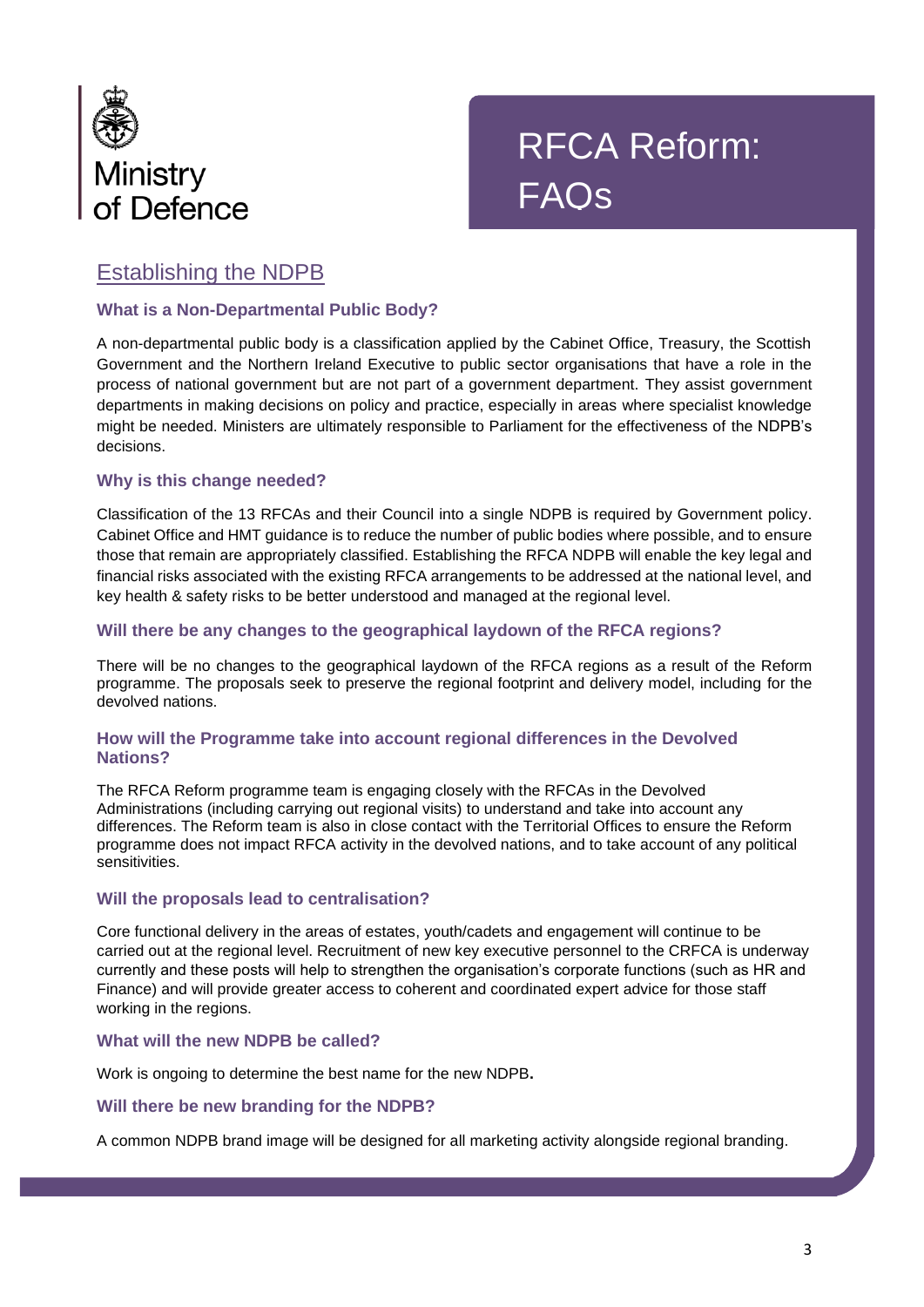

## RFCA Reform: FAQs

#### **What progress has been made to date?**

Formal approval has been received from MOD, Cabinet Office and Treasury Ministers for the business case to establish the NDPB. This enabled MOD to put a bid forward for a legislative slot. Although the Department has been unsuccessful in securing a slot in the third session, it will now turn its attention to bidding for a slot in the fourth session (starting in spring 2023). The MOD RFCA Reform team has also established a strong working relationship with the CRFCA Sub strategy group and have agreed the new executive structure for the NDPB and the Advisory Council model which will allow the role/voice of the membership to be preserved. The MOD team is continuing to work on the internal MOD changes which will enable Defence to interact correctly with the NDPB.

## Regional Delivery

#### **How will regional delivery be impacted by the new NDPB?**

Functional delivery will remain the responsibility of the regional delivery offices who are best placed to deliver Defence outputs taking account of regional variance and circumstance.

It is intended that the recruitment of key personnel to the National Office will help to strengthen the organisation's corporate functions (such as HR and Finance) and will provide greater access to coherent and coordinated expert advice for those staff working in the regions.

The new NDPB will be given appropriate executive authority to deliver on behalf of Defence. The exact arrangements for the Regional Delivery offices will be for the NDPB to determine once it is established.

## Pay and Conditions

#### **Will the role of the RFCAs change?**

The transition to the NDPB will not impact the regional delivery functions of the RFCAs. Functional delivery will remain the responsibility of the regional offices who are best placed to deliver Defence outputs taking account of regional variance and circumstance. There will be additional posts recruited and small changes in portfolios at the most senior levels of the organisation. However, the vast majority of salaried roles will not be affected by the transition to the NDPB.

#### **Will the RFCA salaried staff pay be affected?**

No, it is not intended that pay will be affected as a direct consequence of the transition to the NDPB.

#### **Will the RFCAs continue to work in the same way (i.e. IT, HR and Payroll systems)?**

The RFCA NDPB will ultimately look to use the same Shared Services Centre as MOD in accordance with the Government's Shared Services Strategy. This is a longer-term aim, however, and is being discussed between the MOD and RFCA teams. Further detail will be shared in due course, but it is not envisaged there will be changes to systems in the short-term.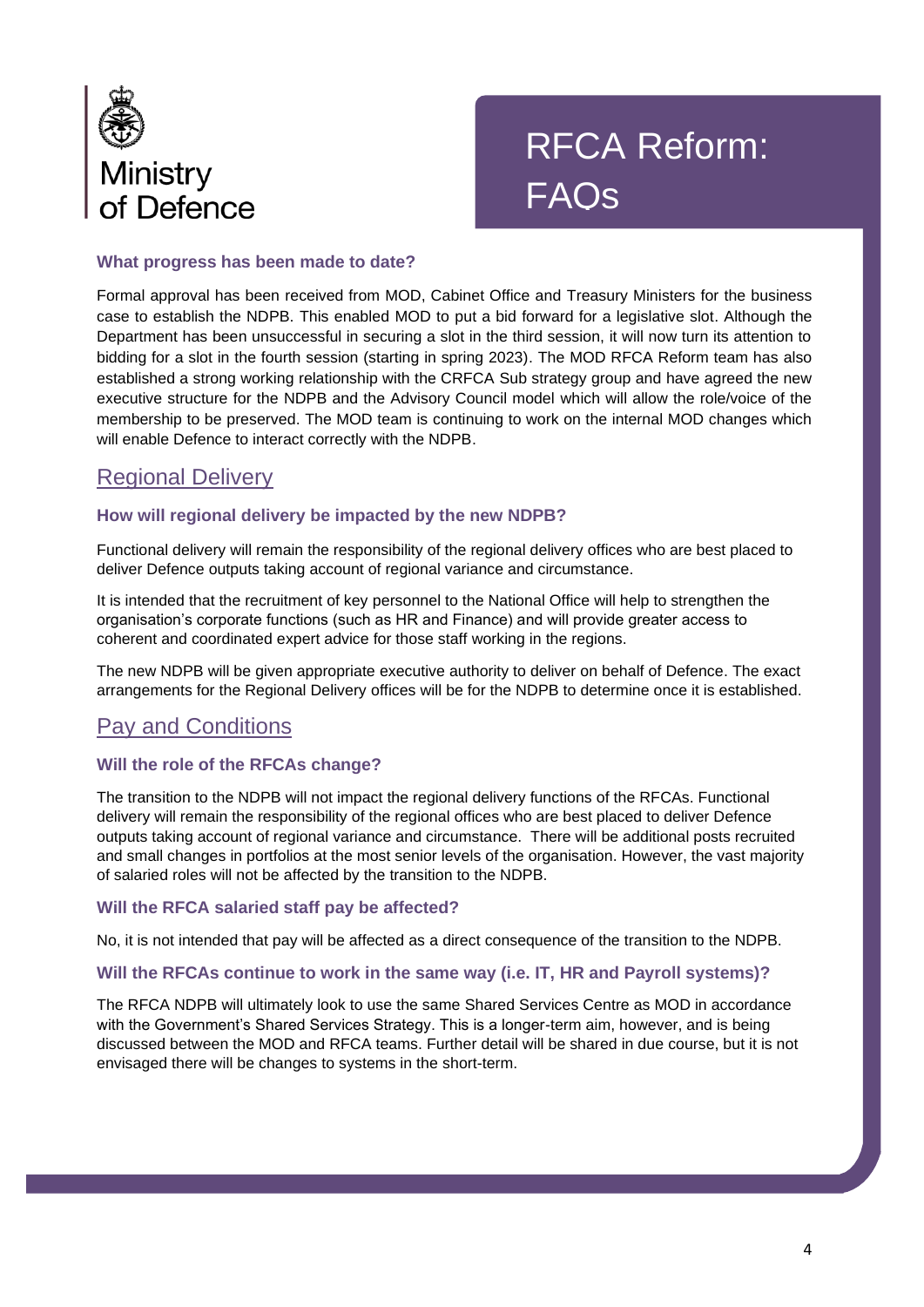



## Impact on Membership

#### **Will the membership still have a voice?**

Yes, ensuring this happens has been a key part of our work to date. The proposal is to establish a National Advisory Council fed by Regional Advisory Councils. These will comprise representatives of the wider RFCA membership who will also retain their advisory role at regional level. While these Councils will form part of the overall NDPB, they will be independent from the executive structure, with a formal role to advise and inform Defence as well as the NDPB Board.

#### **How will the RFCA's volunteer ethos and support be maintained under the proposed NDPB? How will you continue to empower Regional Boards?**

One of the key programme outcomes is to preserve the current regional footprint and volunteer membership to account for regional differences, including in the devolved administrations. In establishing the advisory structure, the pro-bono membership of each region will be retained and furthered. They will provide advice into the NDPB Board and Defence and continue to conduct an ambassadorial role on behalf of RFCA NDPB.

#### **Will classification lead to a disenfranchised membership?**

No. Close and constructive engagement between the RFCA and MOD teams has ensured that the expertise of the membership will be retained and nurtured , while ensuring compliance with Government policy and allowing the MOD Permanent Secretary to carry out his obligations as Principal Accounting Officer. It is proposed that the RFCA membership will carry on their key advisory role as part of Regional Advisory Councils.

## Functions of the NDPB

#### **Will the RFCA NDPB retain the External Scrutiny Team (EST) function?**

The Defence Reform Act 2014 made it a statutory requirement of the RFCAs to provide an annual report to the Secretary of State for Defence on the state of the Reserve Forces – this is the External Scrutiny Team (EST). Defence considers the EST report to be a vital source of information, and crucial to Reserve Forces policy development. It is our intention that the Reform programme will not impact on RFCA functional delivery, including the EST.

#### **Will the RFCA NDPB retain the Cadet Health Check Report function?**

The annual health check of Cadet Forces plays a vital role in providing the MOD with objective and independent observations on the overall health of the cadet forces, their ability to deliver MOD-endorsed outcomes, and any risks to their future well-being and sustainability. It is our intention that the Reform programme will not impact on RFCA functional delivery, including the Cadet Health Check Report function.